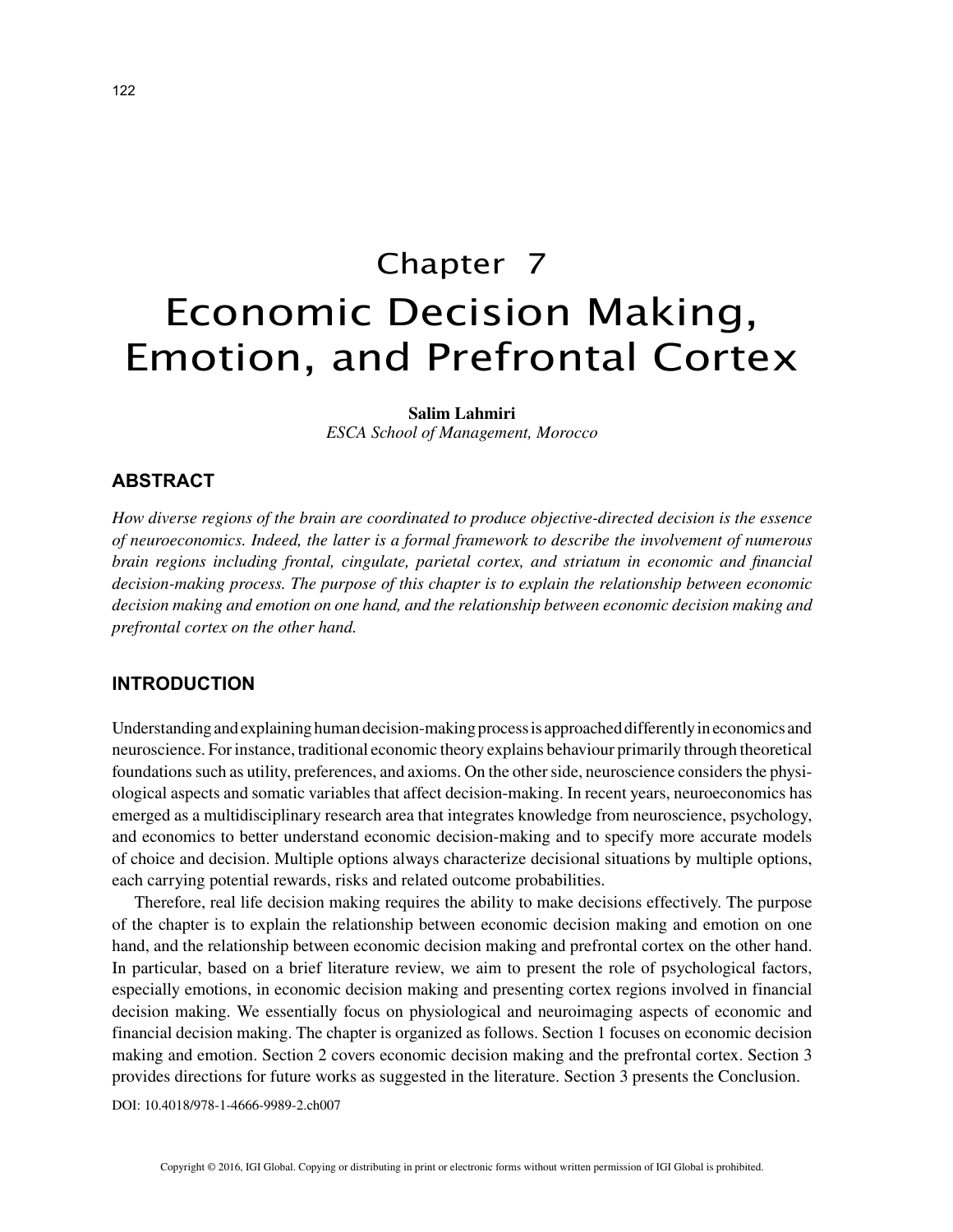## **Economic Decision Making and Emotion**

Classical and neoclassical economics states that decisions are made based on valuable information and cost-benefit analysis. In particular, the main purpose in making a decision is to maximize the gains or outcome expected value expressed as a linear multiplicative relationship between probability and utility. Basically, classical economic theory assumes that all agents are aggregating and weighing information accurately and consistently. However, in real life problems, individuals have not been found to make decisions following a normative model (Beach & Lipshitz, 1993). In addition, human decision making process is affected by heuristics, biases, and framing effects (Tversky & Kahneman, 1974). More importantly, it involves psychological factors; especially emotions (Bechara et al., 2000; Bechara et al., 2002). Therefore, classical economic theory fails to explain human behaviour and decision-making.

Several psychological biases have been proposed in economic literature to explain economic decision making process including theory of beliefs (Barberis & Thaler, 2003), belief perseverance (Barberis & Thaler, 2003; Rabin, 1998), confirmatory bias (Rabin, 1998), overconfidence (Barberis & Thaler, 2003), optimism (Barberis & Thaler, 2003), representativeness (Barberis & Thaler, 2003; Kahneman, 2003), prototype heuristics (Kahneman, 2003), law of small numbers (Rabin, 1998), conservatism (Barberis & Thaler, 2003), anchoring and adjustment (Barberis & Thaler, 2003; Kahneman, 2003; Rabin, 1998), and availability biases (Barberis & Thaler, 2003; Kahneman, 2003). They are described in Table 1.

However, the most studied factor is emotion. Indeed, According to Somatic Marker Hypothesis (Bechara et al., 2000; Bechara et al., 2002), decision-making is a process guided by emotions. It provides a neuroanatomical and cognitive framework for decision-making and suggests that the process of decision-making depends on neural substrates that regulate homeostasis, emotion, and feeling. In order to investigate decision making process in neuroeconomics, a series of brain imaging modalities are used to record electrical activity and metabolic activity of the human brain including electroencephalograph (EEG), transcranial magnetic stimulation (TMS), functional magnetic resonance imaging (fMRI), and positron emission tomography (PET). These modalities help understanding and explaining neurobiological mechanisms of the decisional process (Pradeep, 2010). Indeed, at anatomical level, neuronal activation

| <b>Biases</b>            | <b>Description</b>                                                                                                     |
|--------------------------|------------------------------------------------------------------------------------------------------------------------|
| Theory of beliefs        | How agents form their expectations in the market                                                                       |
| Belief perseverance      | People form their own hypotheses and are likely to less attentive to information which contradicts their<br>hypotheses |
| Confirmatory bias        | People are influenced by initial judgements. They tend to use information to affirm their initial hypotheses           |
| Overconfidence           | Estimated quantities or probabilities are affected by overconfidence                                                   |
| Optimism                 | People's unrealistic positive view about themselves                                                                    |
| Representativeness       | People tend to determine something by the characteristics of the group or class to<br>which it belongs.                |
| Prototype heuristics     | Broader view of the representativeness heuristic                                                                       |
| Law of small numbers     | People exaggerate the behaviour of small samples                                                                       |
| Conservatism             | Hesitation of many investors to act on new information                                                                 |
| Anchoring and adjustment | Values are estimated similar to the initial values of uncertain quantities                                             |
| Anchoring and adjustment | Probability of an event is estimated based on memories and personal experiences                                        |

*Table 1. Biases in financial decision making*